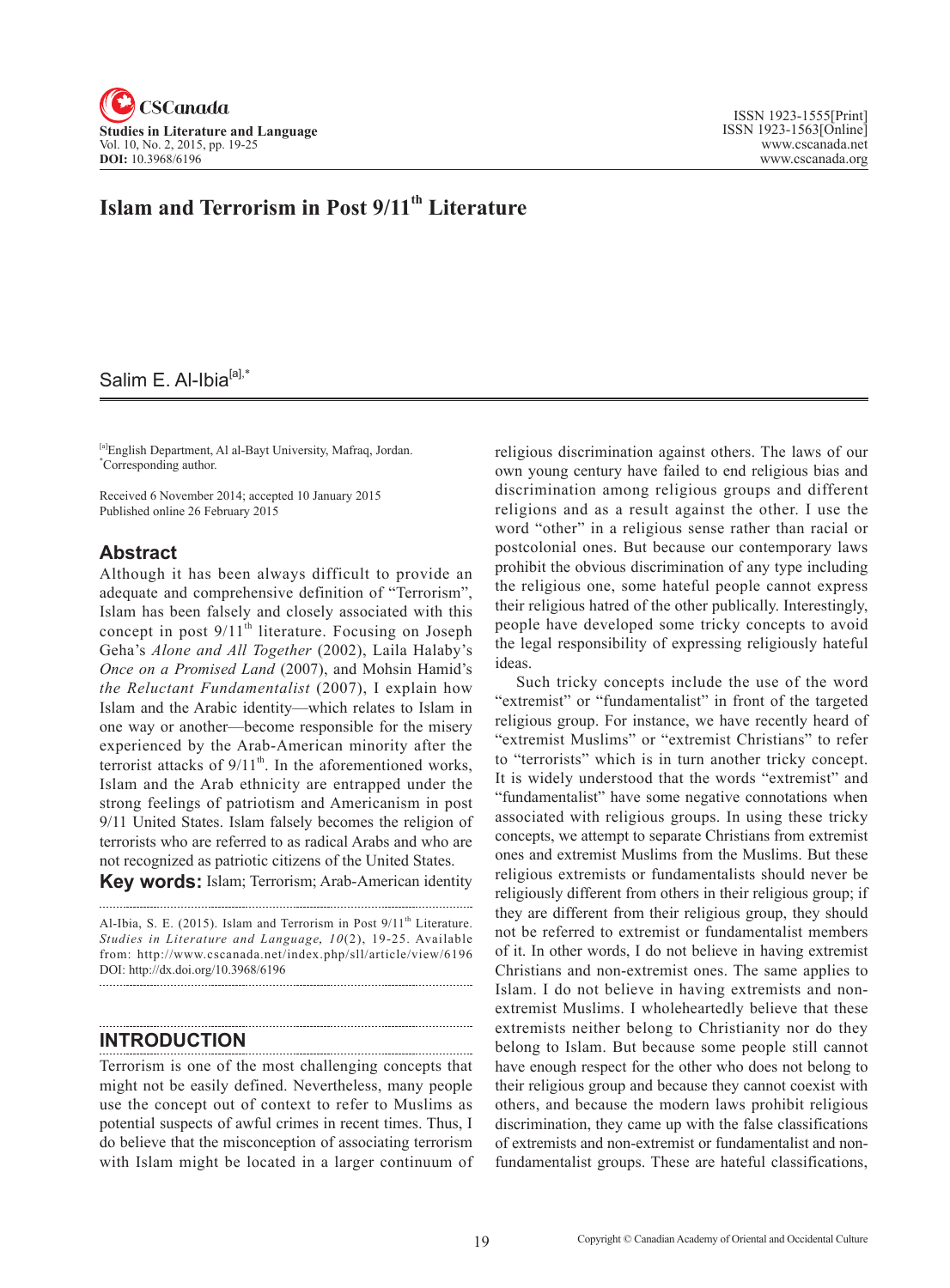and yet, they are legally justified to refer to evil people who falsely employ religions to justify their hatred of the other or to justify their crimes against others who do not belong to their religious groups. Thus, hating the other for being part of a different religious belief system is still a serious issue in today's world.

Terrorism, however, might be defined as a form of revenge, which might derive its impulse from various hybrid human sentiments that are falsely associated with theological or religious ones. If we use religions as an exclusive motive to justify terrorism, we falsely associate terrorism with these religions. In so doing, we forget how terrorists violate their own religions before they violate the targeted other's properties and lives. For instance, before we call the terrorists who carried the 9/11 attacks "extremist Muslims," we should know that these extremists have violated one of the basic commands of Islam according to verse 5:32 of the Quran which translates as; "If anyone slays a person, it would be as if he slew the whole people: and if any one saved a life, it would be as if he saved the life of the whole people." Thus, we should not refer to those terrorists as "fundamentalist" Muslims because they violate Islam before they committed their "terrorist" attacks. Muslim culture is just like any other culture in the world, which has both evil and good people as well. However, it is really sad how people falsely manipulate religions to justify their crimes. It is equally sad how we judge nations or religions only because some terrorists once belonged to those nations or religions.

It is unbelievable that hating the other for belonging to a different religion or faith is still a serious issue in the world today. For instance, Shia Muslims and Sunni Muslims are ruthlessly killing each other in today's Syria and the only justification for these crimes is the same religiously false excuses Catholics and Protestants used to justify their crimes against one another around the  $16<sup>th</sup>$  and  $17<sup>th</sup>$  centuries. The horrible crimes against the other will continue in Syria unless people bring them to a closure, and this closure might never be attainable unless people from both dominations forgive one another.

Forgiveness, however, is not always a possible choice that people will grant to the other in today's world. On May 9, 2013, a *CNN* article described how a man from India had been beaten to death in jail in Pakistan a few days earlier. Interestingly, the day after the Indian man passed away, a Pakistani prisoner received a deadly beating in an Indian jail. Indian-Pakistani relationships have been always weighed on a scale of religious hatred. It is obvious that the Pakistani prisoner was killed in a vengeful beating. Thus, the Indians withheld forgiveness from the Pakistani before they cloaked their crime in false religious or national excuses. The diseased Pakistani prisoner had no other guilt than he was from Pakistan. This incident confirms my assumption that withholding

forgiveness from the other on a religious scale is still a serious issue in the world today.

The obvious act of withholding forgiveness from the other seems to be a global tendency these days as long as people can legalize it. The Boston Bomb suspect, Tamerlan Tsarnaev—who was accused of planning the terrorist attack on the Boston Marathon on April 15, 2013—has received a hateful treatment after his death. According to a *USA Today* article, Tsarnaev was finally buried in undisclosed location after a long controversy over where to bury his body. The article explains that the "graveyards in the Boston area had refused to accept the body" (paragraph 5). It also speaks of many "flag-waiving protestors" who had signs that read, "'Do not bury him on U.S. soil'" (paragraph 7). In other words, the protestors have chosen not to forgive Tsarnaev even after his death. The protesters' request not to bury Tsarnaev's in the U.S reminds me of Ferneze's decision of throwing Barabas' body over the walls to be eaten by scavengers in act iv of Marlowe's *The Jew of Malta*.

 Interestingly, Boston attacks were not considered terrorist attacks until the FBI accused the Tsarnaevs with planning the bombs used in the attacks. As soon as the Tsarnaev brothers' religious identity was revealed and people knew that they were of Muslim descent, the American Media started to describe the Boston attacks as the Boston terrorist attacks. Thus, they have associated with terrorism and legitimized it in a negative relationship to the other. In other words, because the Tsarnaev brothers are Muslims, people forgot that the suspected brothers are Americans who have been educated and raised in the US. The same applies to the two suspects of the terrorist attacks on Charlie Hebdo on January 7, 2015. Both suspects were born and raised in France and were killed in a similar way to the Boston brothers. Both American and French Media and public have chosen to express their hatred of the other publically according to the rhetoric of anti-terrorism which is in turn, measured or weighed on a religious hatred scale of the other who does not belong to the American and French, non-Muslim majority.

I do not attempt to justify extremism or fundamentalism here as much as I aim at explaining its emergence. I believe that extremism and fundamentalism are located within the legally modern continuum of the religious hatred of the other we see in  $17<sup>th</sup>$ -century England for instance. If William Shakespeare or Christopher Marlowe lived today, they would not be able to present the falsehood of the other as openly as they did in the early modern time period. But they would be able to generate the most eloquent literary pieces of post 9/11 literature. The post 9/11 Shakespeare would have made sure to refer to Shylock as an "extremist" Jew and Antonio as a "fundamentalist" Catholic. The post 9/11 Marlowe would have made sure to refer to Ithamore as an "extremist" Muslim or a "terrorist," Barabas as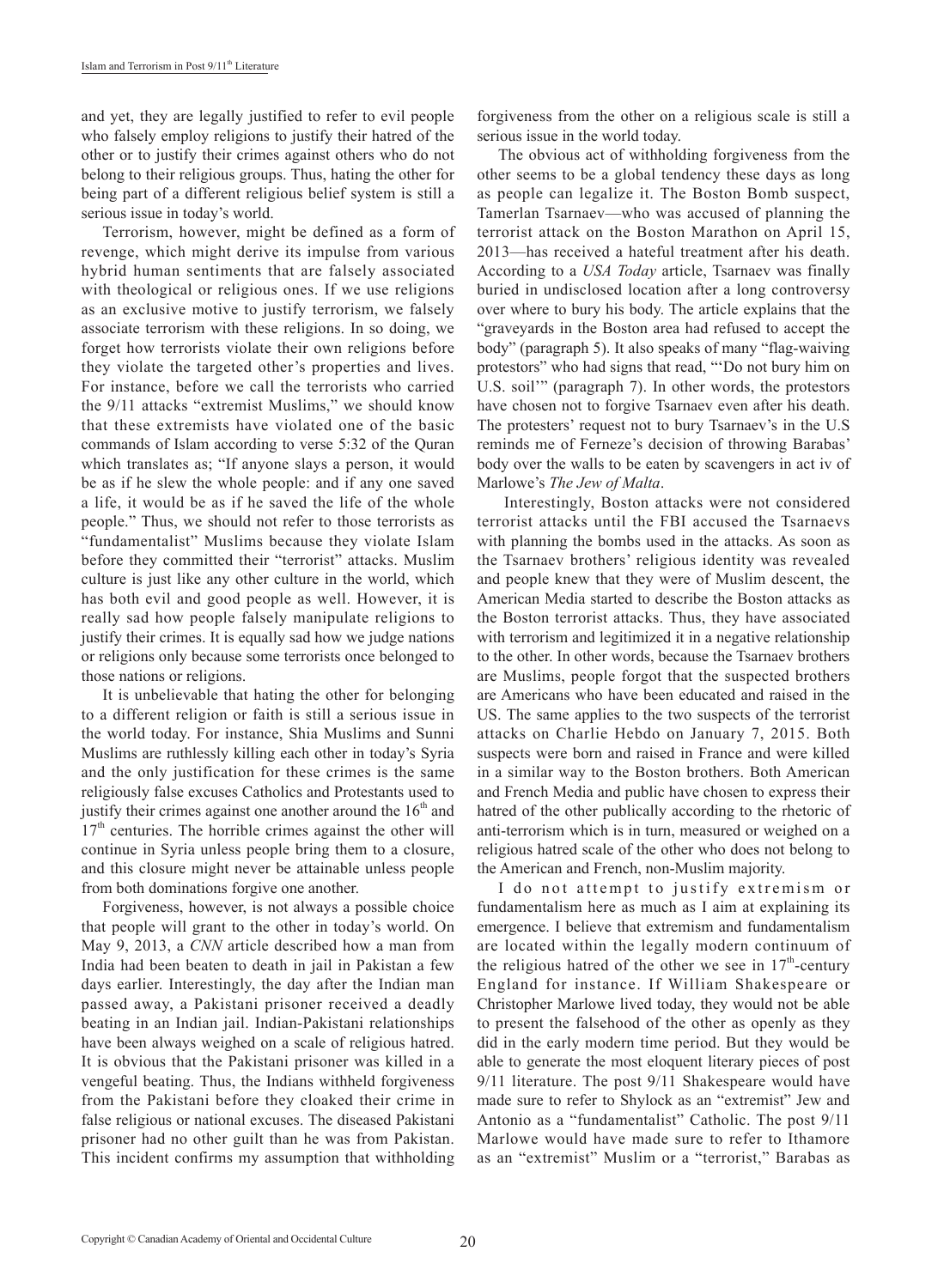a "fundamentalist" Jew and Ferneze as an "extremist" Catholic. Interestingly, there is a growing body of post 9/11 novels which deal with the aftermath of the terrorist attacks on the US on 9/11/2001 and "in which any kind of Arab label is suspect" (Corney, 2011, p.536). But what is most interesting is that "terrorism" has been closely and solely associated with Islam rather than the desperately suicidal criminals who carried out the terrorist attacks. These terrorists should not be called fundamentalists nor should they be called religious extremists because they are evil people who violate both the secular, religious and theological principles when they commit crimes against innocent people. The succeeding sections of this research deal with selected pieces of post  $9/11<sup>th</sup>$  literature in which terrorism is closely and falsely associated to Muslims and Arabs.

### **1. ALONE AND ALL TOGETHER**

In his short story *Alone and All Together* (2002), Geha's protagonist, Libby, watches the events of  $9/11<sup>th</sup>$  on TV from Chicago while she is talking on the phone with her sister Sally in New York. Suddenly, Libby is distracted by the news strip at the bottom of the TV screen which indicates "that everything points to the hijackers being Middle Eastern extremists," Libby states, "I just wish they wouldn't say it's us until they're, like, sure." Although Libby seems worried about her Middle Eastern ethnicity refereeing to it in the "us," her sister, Sally, denies her ethnicity declaring her Americanism. We read, "Us? What us? We were born here, and so were Mom and Dad, right here in Chicago. What I want to know is when 'us' stops meaning ibn Arab (son of Arab) and starts meaning American!" (p. 53). Sally's rejection of her ethnicity does not only indicate to the difficulty of being Arab in the United States after  $9/11<sup>th</sup>$ , but it also indicates to difficulty of recognizing Arab-American immigrants as fully patriotic citizens of the United states. Apparently, Sally has chosen to be American and, therefore, she cannot be Arabic anymore. Yet, Sally's choice of being only American rather than Arabic speaks her anxiety and her heritage and physical appearance.

Sally's physical appearance tells something about her Arab identity unlike her sister, Libby, who looks more like a typical American girl. We know this when the girls' father jokes that Libby with blue eyes and "almost blonde" hair is his American daughter while Sally with her "black, curly" hair is his Arab daughter  $(p.56)$ . Before  $9/11<sup>th</sup>$ , Sally with her Arabic look expressed her early interests in her Arabic background. These interests are manifested in helping her grandmother with cooking all the different kinds of Arabic food and by going to the local mosque with her Muslim friend Jamila "to learn to read and write Arabic" (p.57). Sally's interests in learning about Arabic cultures and language disappear in the wakes of  $9/11<sup>th</sup>$ 

though. She also starts to reject her Arabic identity as we have seen in the aforementioned quotation.

Despite Libby's American appearance, she seems overconscious about her Arabic identity even after the attacks. A few days after the terrorist attack, as Libby is waiting for the green light in the car with her mother, she says that she is "glad" that the people who are crossing the street in front of them "don't know us (them), what we (Libby and her mom) are." It is very clear here these pronouns such as "we" and "us" that she uses in the aforementioned quote refers to herself and her family as they come from Middle Eastern ethnicity. She feels guilty for not being recognized as an Arab because of her light complexion. But she gets over her guilt when she remembers the "incidents" of the past week as she drives by the Bridgeview where a large community of Arabs exists. She also feels the same way when she sees "three hundred people waving American flags and chanting 'USA! USA!' who tried to march on the Mosque foundation" and had "kids gathered outside (one) high school waving flags and shouting anti-Arab insults at passing cars" (p.58). Perhaps, Libby and Sally both wish if they had never been born Arabs by now since they know how difficult it is for them to be classified as fully patriotic Americans. The acts of marching in the Mosque foundation and the anti-Arab insults shouted by the crowds indicate the close association of Islam with Arabs rather than a religion followed by one fifth of the world's population. Such acts confirm my assumption of emerging Islam as an alternative definition of 'Terrorism' in the wakes of  $9/11<sup>th</sup>$ .

Such anti-Arab incidents start to urge Libby to introduce herself as a white American girl rather than an Arab-American immigrant. She distances herself from any racial Arab markers that might question her patriotism or Americanism. For Libby, her fair complexion and her Christian religious background allow her to assert herself as the good Arab American unlike her Muslim friend, Jamila, who wears the head-cover which makes her vulnerable to racial and religious "Otherness." Thus, Jamila is easily recognized or defined as the enemy of the States or the bad Arab-American girl. We can see this idea in the scene where Jamila sits next to Libby in class. Here, Libby looks at her Muslim friend and wishes if "she (Jamila) would take off that thing (the hijab). Okay. She was born in Egypt, and she's a Muslim, but she's an American, too. She's in honors classes with me and her English is just about perfect" (p.58).

Libby's wish reflects her deeply contradictory state of mind. Although she recognizes her friend's right to her Arab and Muslim background, she wants her friend to give up her heritage when she hopes that Jamila will take off her head-cover. This head-cover becomes a reminder of Islam, which does not seem to be compatible with the American identity anymore. Conrey (2011) insists that the American policies of containment are responsible for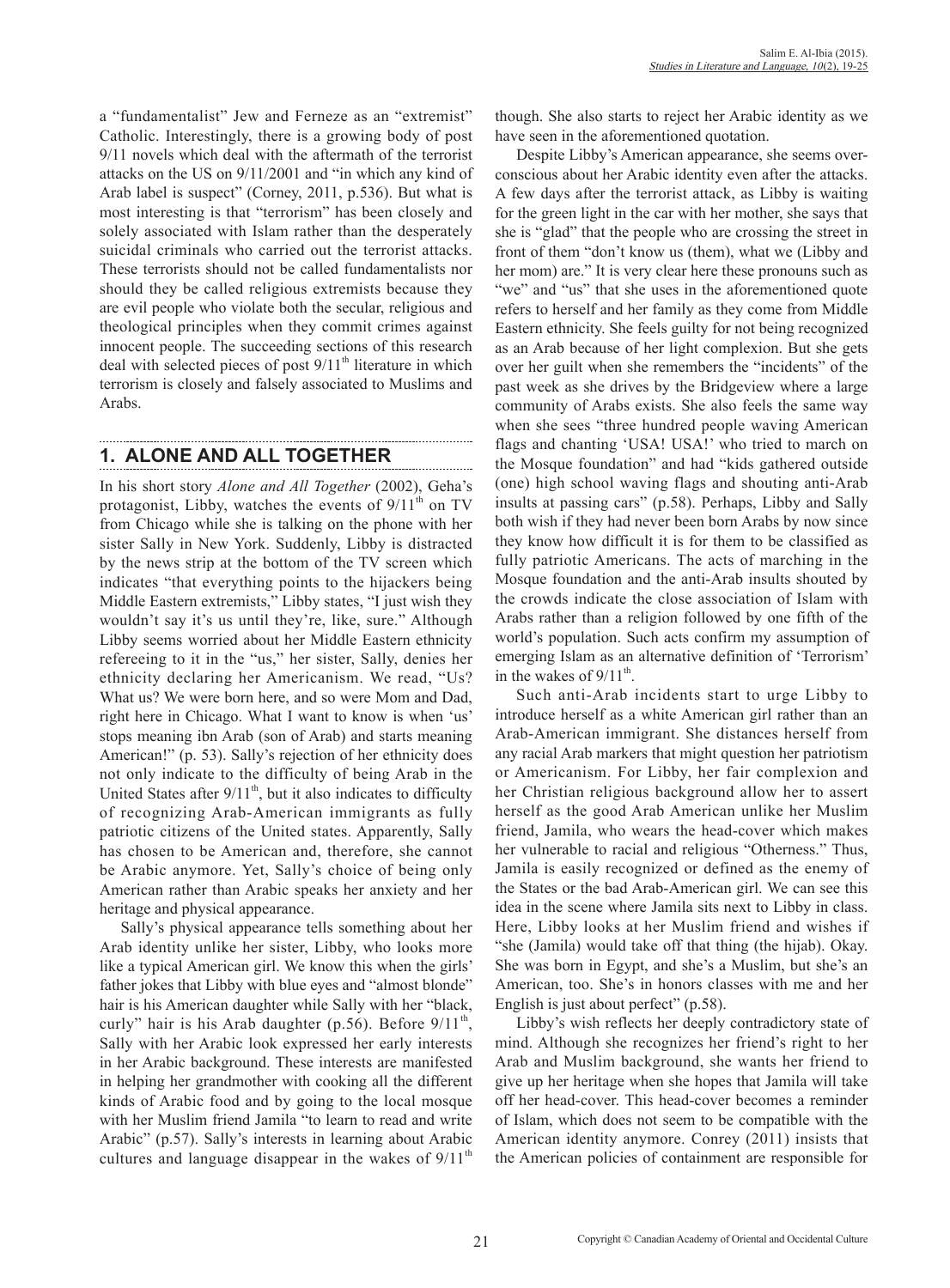the sense of isolation Arabs such as Libby feels in the US; "such politics of containment have served to isolate Arab Americans from each other as well as from other minorities in the US, largely through a pervasive guiltby-association logic that frames the post-9/11 mandate of vigilant citizenship" (p.535). Libby thinks that removing her friend's head-cover will make her more legible for being a fully patriotic American citizen. It is very clear than that Muslims cannot be recognized as Americans but rather as terrorists. Thus, Geha's story distinguishes two different types of Arab-Americans. The first type is the bad Muslim who is only bad because of his religious background. The second is the good non-Muslim Arab American who distinguishes himself or herself for being non-Muslims.

Although she tries hard to distance herself from her Arabic background, Libby is still over conscious of her Arab identity, which she thinks is deep-rooted in her character. We read, "Even though I don't look like her (Jamila), I still keep getting this creepy sense that people passing by are turning and noticing me, as if they can detect Arabic in my brain, or something." However, Libby's rejection of her Arab background does not last very long. Few days later and while Libby hangs out with her "American" friend Erin in the park, she sees Ahmad (Jamila's older brother), as he is being harassed by three guys in "shiny tight muscle shirts" (p.61). One of the three guys shouts at Ahmed, "So are you or aren't you?" When the situation gets bad, Libby steps in and prevents the guys from beating Ahmad as her fears and shame of her Arabic backgrounds disappears when she thinks of "Ahmed's olive skin, brown eyes and dark curly hair . . . Darker even than my sister's." When Ahmad is called ugly names such as "Raghead," Libby is ranged that she steps in and sides with him (p.60). The situation experienced by Ahamd echoes another situation experienced by Changez in Hamid's *The Reluctant Fundamentalist*, which we examine later in this paper.

Toward the end of the story, Libby recognizes that her Arabic background will always make her different from other Americans. Although she is a non-Muslim American, she still feels that she is displaced and lonely. When she calls her mother at the end of the story, Sally describes the candlelight vigil she attends in the city in honor of the  $9/11<sup>th</sup>$  victims saying, "There were all nationalities. Muslim women. There were Asians. Lots of people with their children…We walked to the Promenade. People were praying. They held candles and pictures. Then everyone went quiet… Every one of us… I was alone, and we were all together" (p.63). Thus, it does not matter if you are a Muslim or non-Muslim American; Arab-Americans are usually associated with Islam which becomes an alternative definition of 'terrorism' in the wake of  $9/11^{th}$ . They are all terrorists by default and can never be considered fully patriotic citizens of the US.

#### **2. ONCE IN A PROMISED LAND**

The same sense of displacement and isolation—Libby feels by the end of Geha's story— is experienced by the Haddad family in Halaby's *Once in a Promised Land*. The Haddad family, which comes originally from Jordan, is economically successful in the US. However, in the wakes of 9/11, the family starts to meet troubles on daily basis due to their religious and Arabic background. Salwa, Jassim's wife, was born in the US while her parents tried to follow the American dream before they eventually return to Jordan years before  $9/11<sup>th</sup>$ . In a Human Resource Conference at University of Jordan, she meets Jassim as he visits from the US to present on the role of water in the regional politics of the Arab world. They get to know each other and eventually get married before they settle in Arizona where they get well-paid jobs. Thus, they decide to settle down in the US and live in happiness until  $9/11^{th}$ .

The Haddads' happiness quickly turns into misery soon after the terrorist attacks of  $9/11^{th}$ , which leaves them physically and spiritually broken and estranged from each other. The terrifying incident of 9/11 makes them deeply over-conscious of their Arab identities. They both feel ashamed while they try to cling to their American identity. The couples start to hide stuff from each other. For instance, Salwa lies to her husband about her pregnancy, which might come from her secret affair with a young coworker. Jassim, on the other hand, not only fails to tell his wife about the boy he kills in the car accident, but also does not tell her that he is fired from his job due to his ethnic and religious background.

Throughout the novel, there are various comparisons between the Arab world as the native homeland and the US as host-land, the novel characterizes the US as a "ghoula" (Arabic for female ogre) which tricks immigrants and makes them believe in the American dream. In so doing, the host-land gradually makes them abandon their values, culture, language, and religion, and their homeland. Therefore, just like Geha's story, Halaby's novel strengthens the idea that the Arabic ethnicity and the Islamic faith have become strong hateful markers that prevent the Arab-Americans from being fully patriotic citizen of this country. In both works, we see how it is clear that Arabs and Muslims are not welcome in the US even if they are born in the US.

The overt racism experienced by the Haddads after 9/11 not only makes them over-conscious of their Arabic identity but it makes them feel inferior when compared to other ethnic groups in the US. Salwa, for instance, has a sense of injustice and outrage at being discriminated against as an Arab Muslim. The Haddads also work hard to prove themselves as good Arabs and relinquish all that might make them experience racism. Hence, they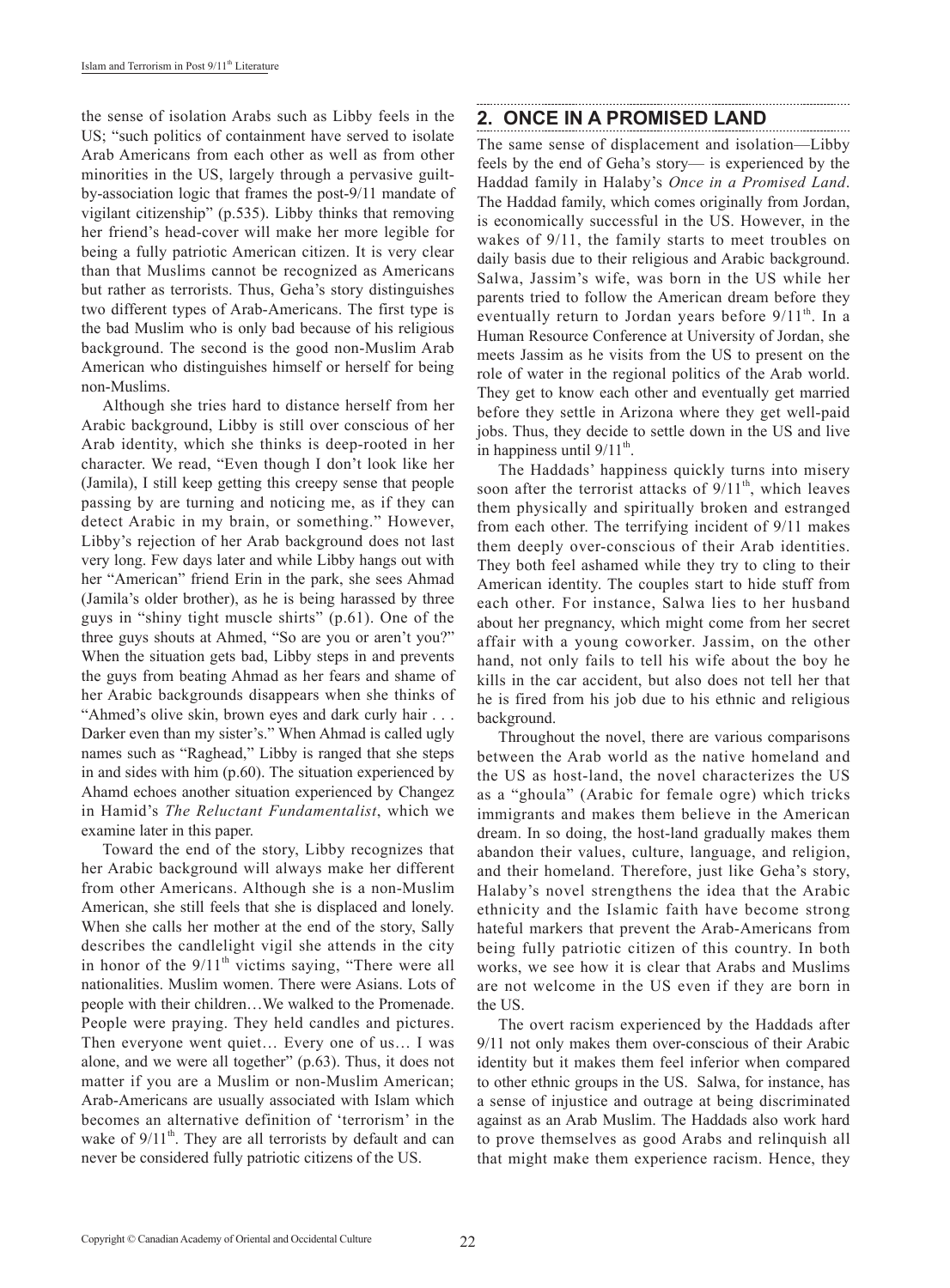neutralize their political and religious identity to achieve social equality.

Despite the Haddads' helpless procedures to mingle with the American society, they are still discriminated against by the States. This official discrimination can be detected through the FBI's attitudes while investigating Jassim and their meeting with his boss. Before the FBI agents meet with Jassim, they visit his boss Marcus. Their questions about Jassim's "reaction to the war in Afganistan," his opinion "about Jordan's leadership," as well as his political activities outside the office revolve around his political beliefs, Muslim identity, terrorism and the US national security. However, his boss guarantees the FBI agents that Jassim is as "apolitical and unreligious a person as I (he) know" (p.224). Jassim's boss believes that Jassim is located in the good Arab American category. In other words, Jassim is a good Arab-American because he is not religious and because he does not get himself involved in any political arguments of any sort. Here Islam is again depicted as a hateful religion followed by a group of terrorist. It is also clear how Jassim's Arabic and religious background is responsible for his misery in a one way or another.

Jassim's apolitical dissent appears when his wife tells him that their Lebanese American friend, Randa, is worried about her children's safety after the  $9/11<sup>th</sup>$  attacks. Being apolitical by nature, Jassim considers such worries unreasonable and extreme. Similarly, while wondering about the office staff's strange behavior toward him after the attacks, Jassim quickly dismisses the possibility that they are making any connection between him and the hijackers. We read, "He had as little connection to those men as they (the office staff) did, and there was no way he could accept that anyone would be able to believe him capable of sharing in their extremist philosophy" (p.23). In the wakes of 9/11, Jassim focuses only on his work with a great passion for studying water. Nevertheless, Jassim starts to avoid talking about the politics of waters in post 9/11.

After Jassim decides to settle and work in the US and because of 9/11, he gives up his political and humanistic zeal of water politics. In so doing, Jasim starts to feel that he has been "eaten by the West" and by "the easy American life" which does not have much appreciation to his ethnic group or religion (p.278). However, Jassim comes to realize how "he had walked away from the life he had planned," a life entrenched in the political role of water in the Middle East (p.219). The charges hurled at him and many other Arabs and Muslims in the US after 9/11 along with the fact that he has accidentally killed a boy in a car accident make Jassim realize his delusional and false sense of being an equally represented citizen of the US. On this idea, we read,

It had taken killing a boy for his soul to awaken . . . he saw that the past nine years (and even more than that) had been a sabbatical from real life, a rich man's escape from the real world (p. 218). … In more than a decade of good citizenship, he had never for a minute imagined that his successes would be crossed out by a government censor's permanent marker, that his mission would be absorbed by his nationality, or that Homeland Security would have anything to do with him. Things like this aren't supposed to happen in America. (p.299)

Jassim's wife, Salwa, admits that her life in America "was the life she had chosen, but it was not the life she wanted." However, she is unable to resist the false appeal of the American dream (p.91). She is unhappy with her life that she starts cheating on her husband with a younger coworker. But this secret affair does not do her any good. Toward the end of the novel and after she breaks up with her lover, Salwa is left semi-conscious at the hospital while her husband who knows nothing about her affair sitting next to her. At this point we find out that Salwa has given up her American dream. We are sure that she does not belong to the US. It is strongly suggested rather than stated that she will return to settle down in Jordan. The Haddad's US citizenship does not provide them with any equal life opportunity to settle in the US. Apparently, The racial and religious discrimination against the Haddads turns their life into misery after 9/11. Thus, they decide to return and settle down in Jordan leaving behind their American dream.

### **3. THE RELUCTANT FUNDAMENTALIST**

The Haddads of Halaby are not the only Muslim-Americans who choose to leave the American dream and return to their homeland due to discrimination in post 9/11<sup>th</sup> literature. Hamid's *the Reluctant Fundamentalist* (2007) revolves around another Muslim character who experiences the same unfriendly life in the US in the wake of the terrorist attacks of  $9/11^{th}$ . Changez has been a very successful character who leaves Pakistan to study at Princeton. Upon graduation, he becomes successful in his career as a decent firm. The success of Changez's life, however, starts to decline rapidly soon after the terrorist attacks of  $9/11<sup>th</sup>$ , which takes place while he is on a business trip to Manila. During the trip, he turns the television on and watches the towers as they fall down. We read, "I stared at one—and then the other—of the twin towers of New York's World Trade Center collapsed. And then I smiled. Yes, despicable as it may sound, my initial reaction was to be remarkably pleased." (p.73). Thus, he starts to isolate himself from Americans.

When Changes reaches Manila on a business trip, he goes through an identity struggle trying to locate his own identity, which oscillates between America and Pakistan. At the beginning of the trip, he seems to act just like Americans as he toughly orders men of his father's age. Intimidated by a driver's hostile look, Changez contemplates on its significance wondering if he has sacrificed his identity in pursuit of status. By the time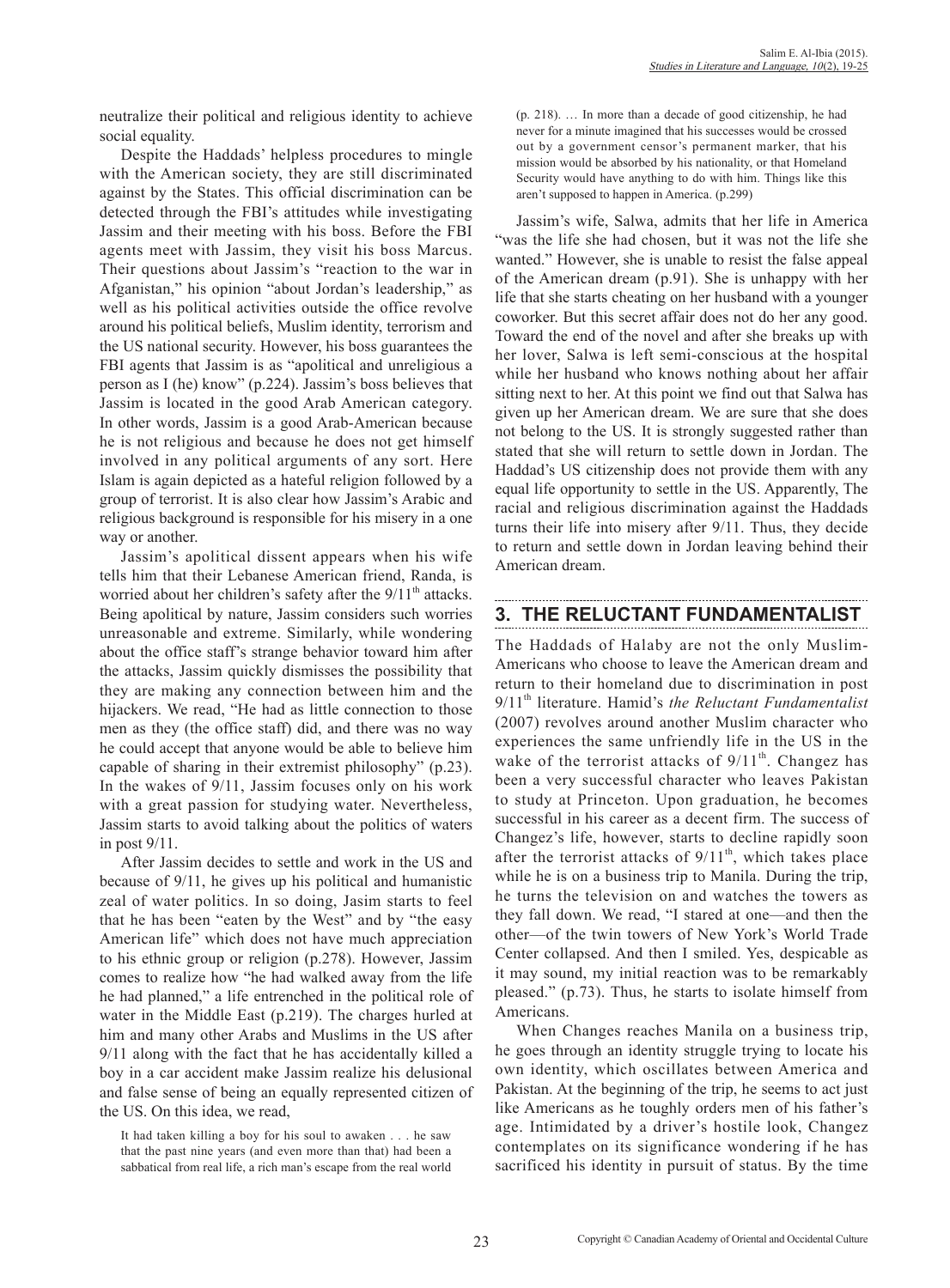$9/11<sup>th</sup>$  takes place, he has developed a skeptical point of view about his own identity. The political tension between Pakistan and India in the wake of  $9/11<sup>th</sup>$  and the war in Afghanistan as supported by Pakistan at a time when Pakistan seems to be alone in confrontation with India while the US is caught up in patriotic shows are all reasons which make him doubt his own identity. Changez starts to look at America's patriotic actions as a dangerous form of nostalgia. As a result, he gradually loses interest in his work. For instance, when he is assigned to help a publishing company in Valparaiso, Chile, he spends his time hanging out with Neruda and lunching with the publisher who compares him to a janissary. Changez says that he has no such excuse. He was not at war with America; moreover, he was "the product of an American university… earning a lucrative American salary… infatuated with an American woman" (p.73). Later, he is forced to adopt negative attitude toward Americans due to the discrimination he experienced in the wakes of  $9/11^{th}$ .

At the airport and on the way back from Manila to the US, Changez is given a hard time as he goes through security checkpoints. He is strip-searched. He is the last person to board the flight at which his appearance seems to worry the other passengers. Changez feels selfconscious and guilty as he takes his seat on the plane, "uncomfortable in (his) own face" (p.74). At the New York airport, he waits in the line for foreign nationals while his coworkers to wait in the American line. When an officer asks him about the purpose of his trip to the US, Changez replies, "I live here." The officer finds his answer undesirable and keeps asking, while Changez continues to give the same answer. Eventually, he goes through a "secondary inspection" in a private room. The entry process takes so long that he ends up riding back to Manhattan without his colleagues and feeling "very much alone" (75).

The difficulty of the US entry is not the only bad experience Changez goes through as a result of  $9/11<sup>th</sup>$ . His relationship with beloved Erica goes also toward a dead-end. At the beginning, Erica seems to keep the same friendly attitude toward her boyfriend. However,  $9/11<sup>th</sup>$  has awakened her past affection to her x-boyfriend because her sadness inexplicably becomes pathological. When Changez comes back to the US for the first time after  $9/11<sup>th</sup>$ , the two go on their first date since the Central Park picnic. The event was right in the wake of the attacks since they could smell the burning ruins of the World Trade Center wafting from downtown. Erica seems so sad and tells Changez that the event of  $9/11<sup>th</sup>$  has reawakened her state of mourning for Chris and that she felt "haunted" (80).

Few weeks later, Changez pays a visit to Erica. When he arrives, Erica's mother tells him that Erica needs to avoid the drama of romantic relationships, begging him; "She doesn't need a boyfriend. She needs a friend" (p.110). After seeing Erica, he seems consumed with curiosity about her condition, although he feels that "she was disappearing into a powerful nostalgia, one from which only she could choose whether or not to return" (p.113). As the months go on and winter arrives, he forces himself to give up calling Erica. It seems to Changez that America, like Erica, is falling into "a dangerous nostalgia," as if 2001 had suddenly become the time of the Second World War (pp.114-15). He wonders whether he belongs to this version of America. Eventually, he visits Erica at the hospital where she apologizes for separating herself from him, claiming that she did so to protect him. She thanks him for helping her and bids him a final goodbye, saying, "Try to be happy, okay? I'm sorry about everything. Please take care of yourself" (p.136).

The impact of  $9/11<sup>th</sup>$  on Chagez goes beyond the airport long procedures and losing love. He experiences the same situation experienced by Ahmad in Geha's short story. One day, a man approaches Changez in a parking lot and begins mocking him with nonsense words, which sound like Arabic. Changez does not realize that he is experiencing ethnic prejudice until the man shouts, "Fucking Arab" (p.117). The irony, of course, is that Changez is not an Arab. But Islam, Arabicism and terrorism are closely associated with one another in the context of  $9/11<sup>th</sup>$ . The man yells, "Say it to my face, coward, not as you run and hide" (pp.117-18). The man keeps cussing until Changez removes the tire iron from his trunk. Finally, the man's friend takes the offender away. Afterwards, Changez sits in his car, too shocked to be able to drive. Later on, Jim asks what is wrong with him. Changez denies that his change in personality was related to the bombing of Afghanistan. Jim reminds Changez, "I know that it's like to be an outsider. If you ever want to talk, give me a shout" (p.120). Here Changez was similar to Jassim in Halaby's novel when the latter was asked about his political opinion of the Jordanian leadership. Both are associated with their homeland rather than to the American land.

When Changez arrives in Pakistan, he finds himself "observing" his home and homeland through the lens of foreign eyes. He seems ashamed of the house where he grows up, which looks underwhelming and humble for him this time. He is horrified to realize he has become an elitist American and resolved to "exorcise" himself of that attitude (p.124). Once he manages to adjust his attitude, he becomes able to see his house's historic charm once again. Changez's beard makes him vulnerable more to prejudice than ever. Wainwright advises him to shave it, because "This whole corporate collegiality veneer only goes so deep" (p.131). Changez ignores his friend's warning. The beard here becomes